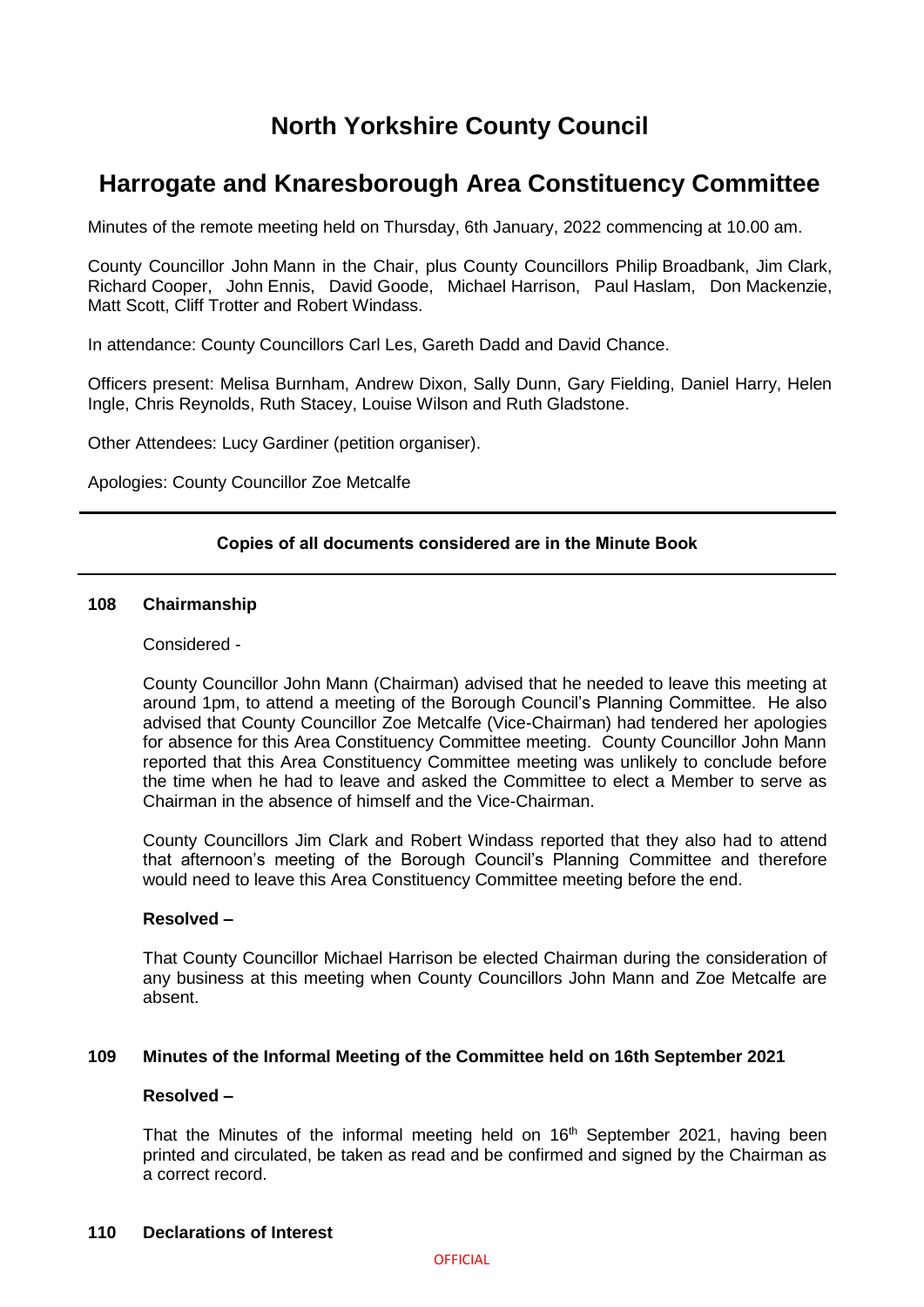No declarations of interest were made.

# **111 County Council Budget 2022/23**

Considered -

Gary Fielding (Corporate Director - Strategic Resources) gave a presentation regarding the Council's budget and the Medium Term Financial Strategy forecast. The presentation also picked up Council Tax issues, risks, and some financial issues relating to the Harrogate and Knaresborough Constituency area.

In response to Members' questions, Gary Fielding provided the following further information:-

- Within reserves, a general working balance of £27million was available for emergencies, such as dealing with COVID and finding capacity to deal with local government reorganisation. Gary Fielding commented that such reserves were a sensible approach going forwards because they provided a buffer so that councils did not need to rush into knee jerk decisions, cutting services, to make ends meet. County Councillor Gareth Dadd (Deputy Leader of the Council) commented that the very difficult early decisions that Members had made, regarding raising Council Tax and cutting spending, had put the Council in a far better position than most other authorities in the country.
- An increase in inflation had been factored into the Council's budget figures. The broader inflation pressures applied to lots of areas. However, in some areas, eg gas prices, a 55.8% increase in gas prices had been factored in. An increase in inflation would have a positive impact in terms of the Council's investments. The Council had no capital debt on variable interest rates so an increase in inflation would have no impact on such debt.
- Transdev had been the only bus company to express an interest in being involved with the Council in a scheme to provide electric buses in the Harrogate and Knaresborough Constituency area.

Gary Fielding undertook to forward a copy of his presentation slides to Committee Members.

## **Resolved –**

That Gary Fielding be thanked for attending this meeting and for his presentation.

## **112 Verbal Updates from Executive Members**

Considered –

Verbal updates of Executive Members on the issues identified below. Executive Members also responded to Members' questions regarding these issues.

County Councillor Carl Les (Leader of the Council):-

 Omicron and the huge pressure on the NHS and the care sector including staff shortages due to illness, and the need to encourage residents to have the vaccinations and booster. He also applauded volunteers who had kept vaccination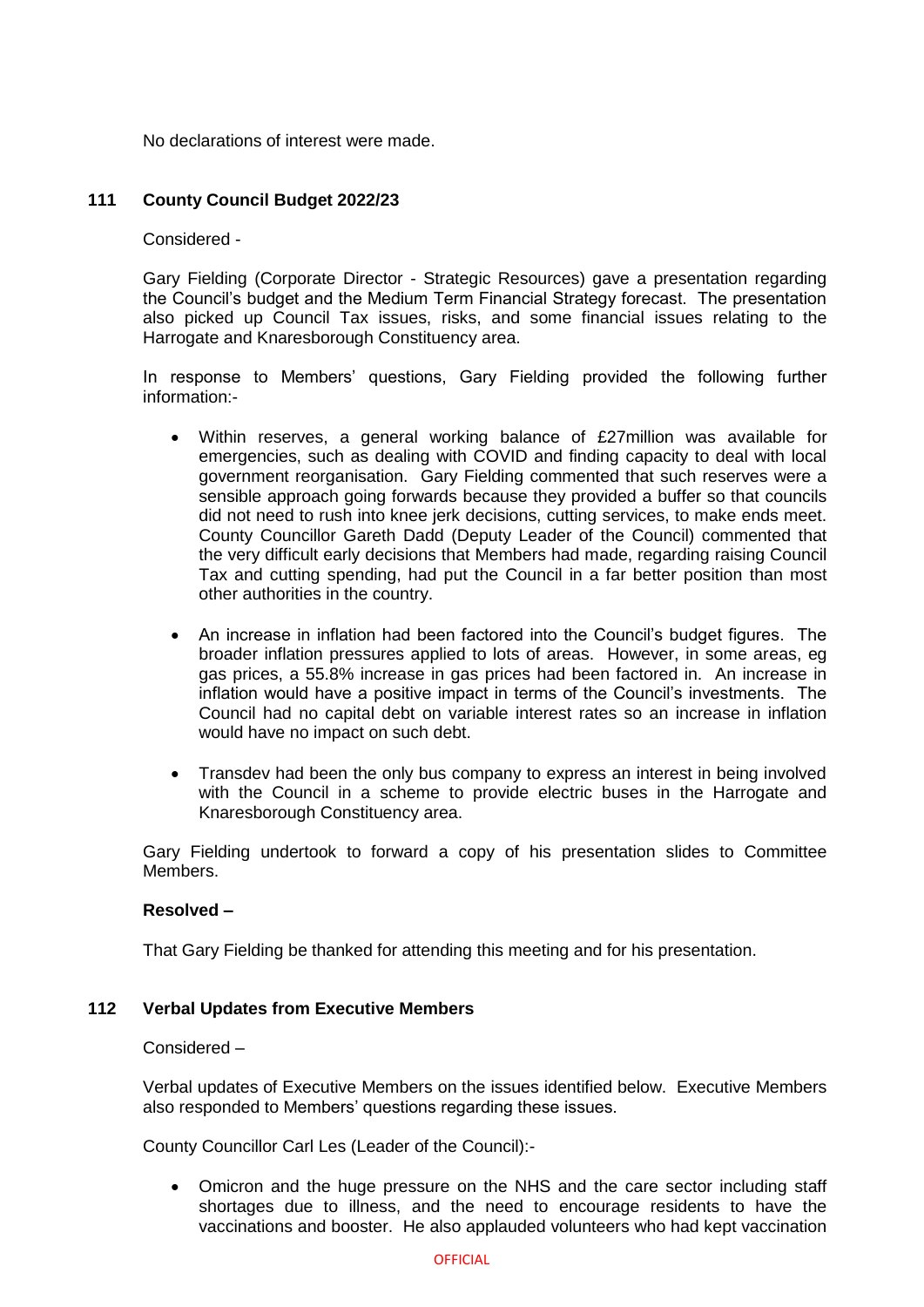stations open, including on Christmas Day.

- The "Make Care Matter" recruitment campaign to encourage people to consider the care sector as a good employment opportunity and career.
- Climate change and steps being taken to decarbonise the Council's estate and the encouragement being given to others to follow that route too.
- Local Government Reform:- the positive progress which was being made, including the setting up of a number of workstreams with a view to achieving the smoothest possible transition from eight authorities to one single authority; and Devolution, in respect of which councillors were awaiting the opportunity to enter into talks with civil servants.
- Council Tax and the budget to be set by full Council in February 2022, to allow the Council to do the things it needed to do, especially for vulnerable people, and other things that needed to be done for everybody eg winter gritting of roads to keep the County moving. However, the Council also needed to be mindful of the ability of people to pay.

County Councillor Gareth Dadd (Deputy Leader of the Council):-

 Council finances, in respect of which he or Gary Fielding would be happy to respond to any Member's questions of fact (but not policy). He advised that he was disappointed at some recent media coverage about investments made by the County Council in the Harrogate area.

County Councillor David Chance (Executive Member for Stronger Communities):-

 The support, including a range of new services, which continued to be offered to communities during Covid through the 23 Community Support Organisations (CSOs). The Council was proposing to retain the support of the CSOs for a minimum of a further 12 months.

County Councillor Don Mackenzie (Executive Member for Access):-

- The Head of Highways had sent out an up-to-date report on the situation regarding winter gritting. In addition, a further ten weather stations and roadside cameras had now been put online on the County Council's website.
- The frequency of trains between Harrogate and York doubled with effect from 12 December 2021 thanks to a £10million investment led by the County Council which improved track and signalling in the Cattal area.
- A Bus Services Improvement Plan had gone out to public consultation.
- Free public access WiFi had recently been launched in Knaresborough, in addition to Ripon, and would be made available in Harrogate later in 2022.

County Councillor Michael Harrison (Executive Member for Adult Social Care and Health Integration, including Health and Wellbeing Board and Extra Care):-

- Many of the challenges in the Health and Adult Services Directorate, and across social care, had been more widely, well communicated. Figures to add to Members' understanding were:- NYCC staff absence for Covid related reasons was approximately 15% ie about 3 times more than it had been throughout the pandemic.
- Daily meetings with all care settings across the County had been reactivated to focus any support which might be needed as any crises unfolded.
- A number of care homes had "hot" Covid outbreaks and there were others for which confirmation of results was awaited following positive Lateral Flow Tests. The challenge was that, if a care home had an outbreak, it was prevented from accepting new admissions. This further reduced the amount of availability of care home beds across the county. The Council was opening up additional beds wherever it could. A challenge was that, if people needed to be discharged from hospital because they no longer needed to be there, but they could not go home without support, or if they needed to go into a care home bed, the restriction on care home admissions was impacting on hospitals.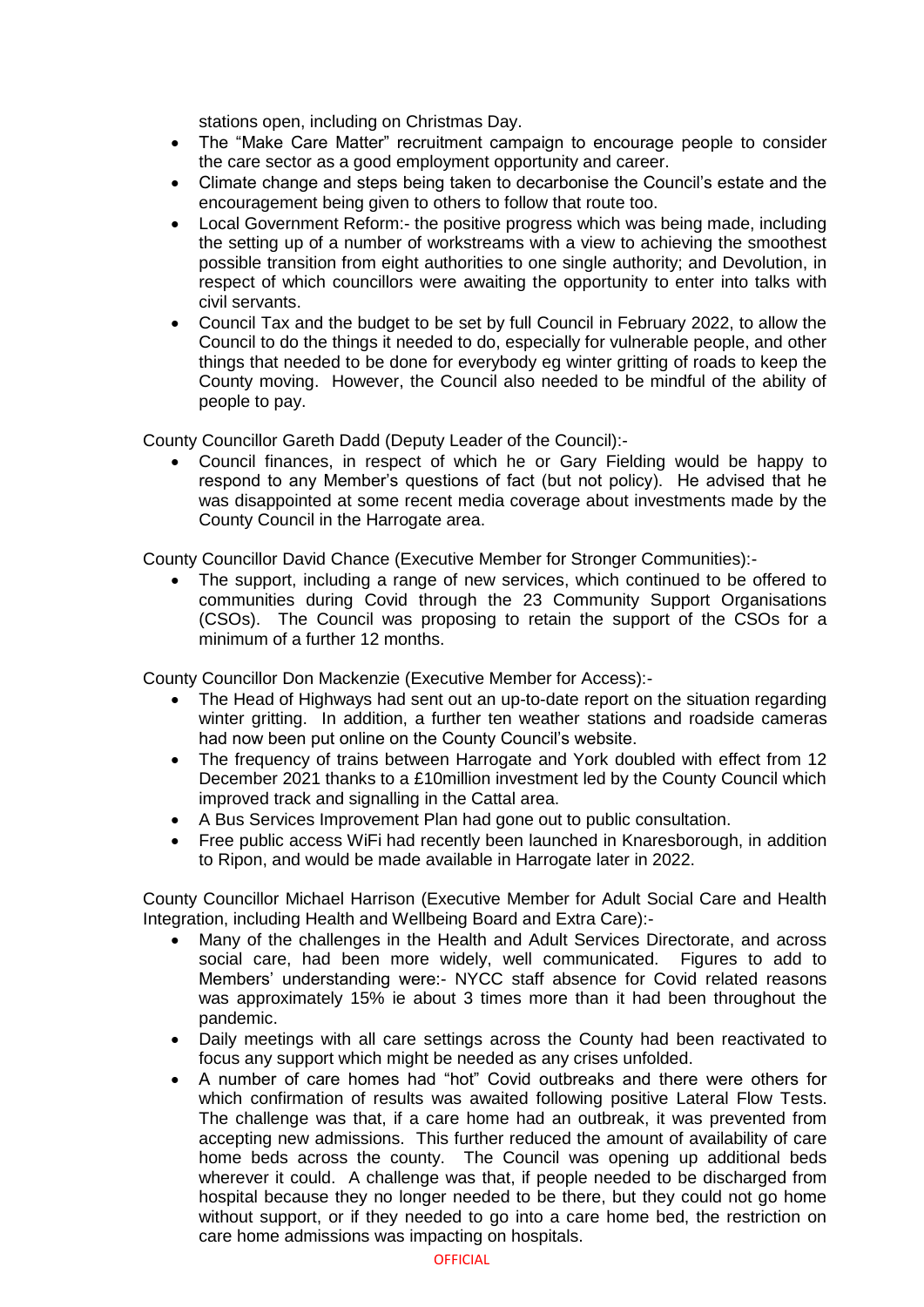• The majority of the Council's Reablement Teams were being redirected to provide routine home care. In addition, hospital VCS services were being expanded to try to assist with discharges. One impact of diverting resources to address more critical need was that many Respite Services etc were being scaled down, which impacted on relatives and friends who relied on respite.

# **Resolved –**

That Executive Members be thanked for attending this meeting and for their updates.

# **113 Schools, Educational Achievement and Finance**

## Considered –

The report of the Corporate Director – Children and Young People's Services which provided information on:-

- The number of schools across the Constituency area and their status.
- School standards, attainment and Ofsted judgements.
- The number of young people not in education, employment or training.
- The numbers of fixed-term exclusion incidents, and permanent exclusions.
- The reshaping of targeted mainstream SEN provision and SEN statistics.
- Elective home education.
- The number of schools in financial difficulty across North Yorkshire and in the Constituency area.
- The planning of school places.

The report was introduced by Andrew Dixon (Strategic Planning Manager, Children and Young People's Services) who, together with Chris Reynolds (Head of SEND Strategic Planning Resource), Sally Dunn (Head of Finance for Schools, Early Years and High Needs) and Louise Wilson (Principal Adviser Monitoring), responded to Members' questions.

In response to questions from Members, the following information was provided:-

- North Yorkshire secondary schools were placed 138 out of 150 local authorities in terms of receiving national funding. Such funding was calculated in accordance with a DfE funding formula and took into account a number of factors such as deprivation and prior attainment. The County Council, as Local Education Authority, continued to lobby, as far as secondary schools' funding position was concerned and, in particular, in relation to small rural secondary schools which were facing significant financial pressures. In response to a request from Members, Officers undertook to provide Members with background information about funding rates and DfE policy in case Members wished to raise the issue with Andrew Jones MP. County Councillor Carl Les (Leader of the County Council) undertook to raise the issue at one of his fortnightly meetings with all North Yorkshire MPs, but this would be additional to the Committee having a dialogue with Andrew Jones MP at a forthcoming Committee meeting.
- With regard to the reshaping of SEN provision, it was proposed that there would be six targetted mainstream provisions within the Constituency area and it was likely that such provision at Grove Road Community Primary School in Harrogate would expand beyond the current provision of 8 places. Covid had impacted on the development and implementation of targeted mainstream provision as school leaders and governors had concentrated on the various changes they had had to implement to make sure that education continued. Some Head teachers who might have been interested, in pre-Covid times, might now start coming back to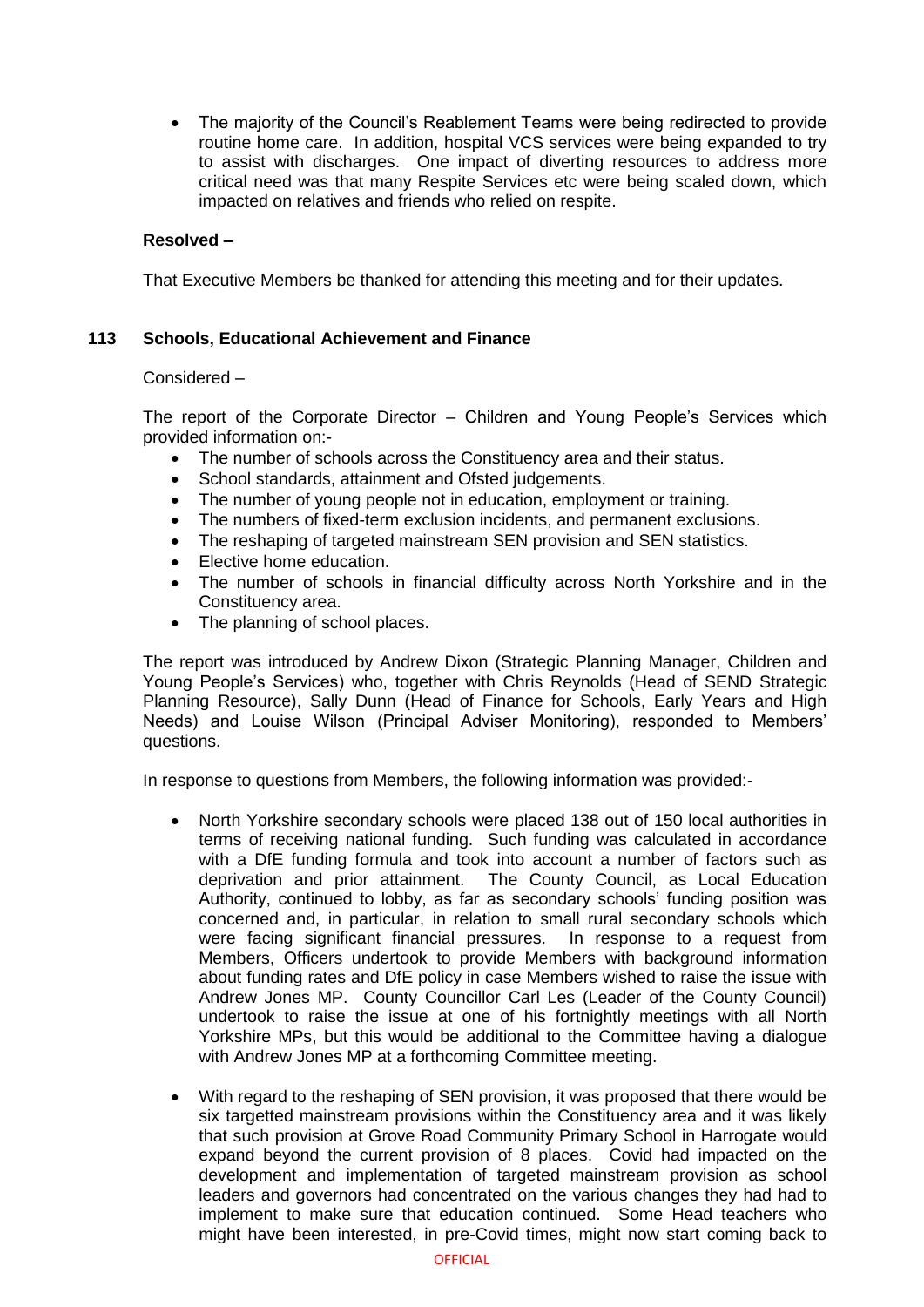'the table' for conversations about developing further provisions.

- Schools could become an Academy either by taking the decision themselves to progress a decision around academisation, or through a Directive Academy Order resulting from an Ofsted judgement of 'inadquate'. The Council provided support to schools that needed to improve from either a 'requires improvement' or 'inadequate' judgement, or through the academisation process.
- Across North Yorkshire, schools which had the right ethos and the right skill set, were being encouraged to come forward to host a targeted mainstream provision to help meet demand for full time education provision for children and young people who were able to access mainstream education but with additional support for their special educational needs. Any such provision, once established, would receive additional support and finance from the Council. The Council had made plans, and had allocated resource, for 31 targeted mainstream provisions across the county. This was based on a forecast of demand. Currently seven of such provisions were operational and another three were going through the application process.
- School-level performance (league) tables, previously published annually, were likely to be reinstated during 2022.
- Regarding assessment and exam arrangements for the current year, the Government firmly intended to go ahead with public examinations. However, contingency arrangements were in place, which included adjustments to some course content both at GCSE and A level, and providing advanced information eg formula sheets for science and maths. All schools nationally had been asked to consider undertaking three key assessment points during the year to ensure that all schools had robust evidence to support teacher assessed grades should the Covid pandemic mean that it was necessary to move again to a context of teacher assessed grades.
- There had been a significant increase in the number of children taken out school to be home educated, reflecting both the regional and national situations. Members commented that they were unsurprised by this due to the Covid pandemic. This Council, in response to the situation, had put together a team of elective home education advisors to satisfy itself that both the safety and the education provision for the young person was right. In addition, at the time when a parent was considering elective home education, and the child was on a school roll, the opportunity was taken to see if there were any issues that could be resolved so that the parent could then look to maintain the child in mainstream school, or special school if that was the case. However, it was recognised that ultimately it was the right of the parent to make the elective home education decision.

Members thanked the officers for their very detailed report and for providing full and clear replies to questions.

# **Resolved –**

That the report, and the educational factors in the Harrogate and Knaresborough Constituency area, be noted.

## **114 Healthy Eating**

Considered –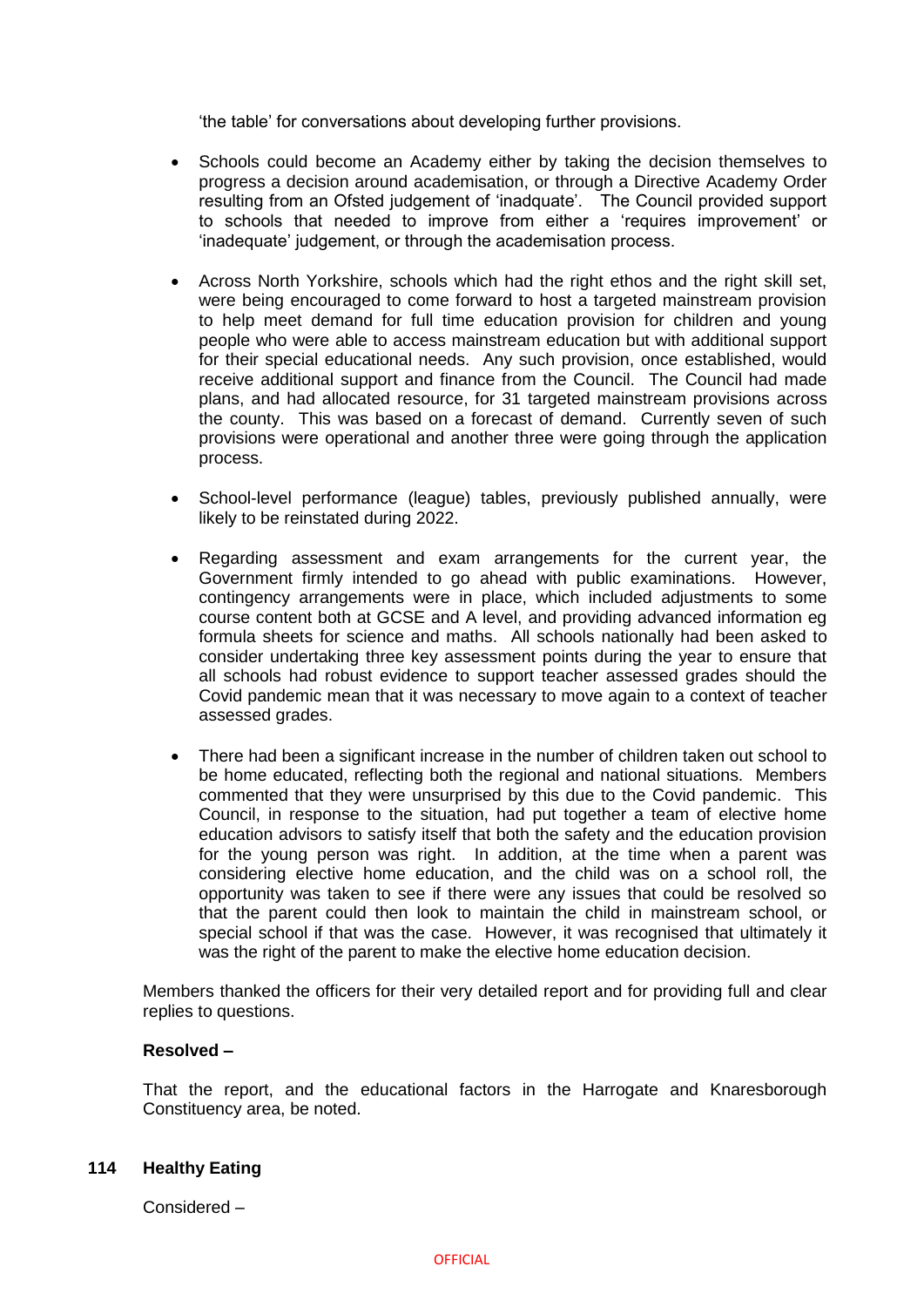The report of the Healthy Schools Programme Manager and Public Health's Health Improvement Manager which outlined :-

- The work being done to promote healthy eating; to target children from deprived backgrounds; and in the Harrogate and Knaresborough constituency area; and other work that the County Council could do.
- How local elected Members, as community leaders, could assist,

The report was introduced by Ruth Stacey (Healthy Schools Programme Manager) and Helen Ingle (Health Improvement Manager, Public Health). Ruth Stacey and Helen Ingle also responded to Members' questions.

In response to questions from Members, the following information was provided:-

- Officers considered it to be very helpful if Members could take with them, on their visits to schools, copies of the new Healthy Packed Lunch leaflet to discuss with teachers. It was agreed that, once the new leaflet was finalised, copies would forwarded to elected Members.
- Very useful summary data was available, arising from the Growing Up in North Yorkshire survey, about the issues (eg healthy eating, physical activity, mental health) relevant to each school. Members might find such data helpful if visiting schools in their local areas. The Officers offered to share links to the reports.
- No change in trend regarding children's dental health had been picked up yet following changes in obesity levels. However, Helen Ingle undertook to question colleagues in Public Health about this and to inform County Councillor John Ennis of the outcome.
- No information was held about the reasons why a concerning number of pupils in years 8/10 had nothing to eat or drink for breakfast. The Officers advised they would consider this when preparing for the next survey in summer 2022.
- Members welcomed the idea of schools appointing a governor to oversee school food.
- Members expressed support for including nutrition in the curriculum.
- County Councillor Paul Haslam offered to send the Officers the link to a company called Pro Veg who were currently working with Leeds Education Council and could help to get more healthy and interesting diets into schools. He also highlighted that there were at least two national companies, Greggs and Kellogg's, which had breakfast in school trusts and he felt it would be very helpful to enter into partnership with such trusts. He also encouraged greater ambition in order to attract grants from other organisations, eg Public Health England, to improve education about diet and lifestyle. The Officers thanked County Councillor Paul Haslam for these suggestions.
- Herbie the carrot mascot was still used but had been decommissioned during the Covid pandemic because he attracted close contact between children.

The Chairman thanked County Councillor Paul Haslam for making the suggestion that this topic should be considered by the Committee.

## **Resolved –**

(a) That the report, which Members describe as "excellent", be welcomed.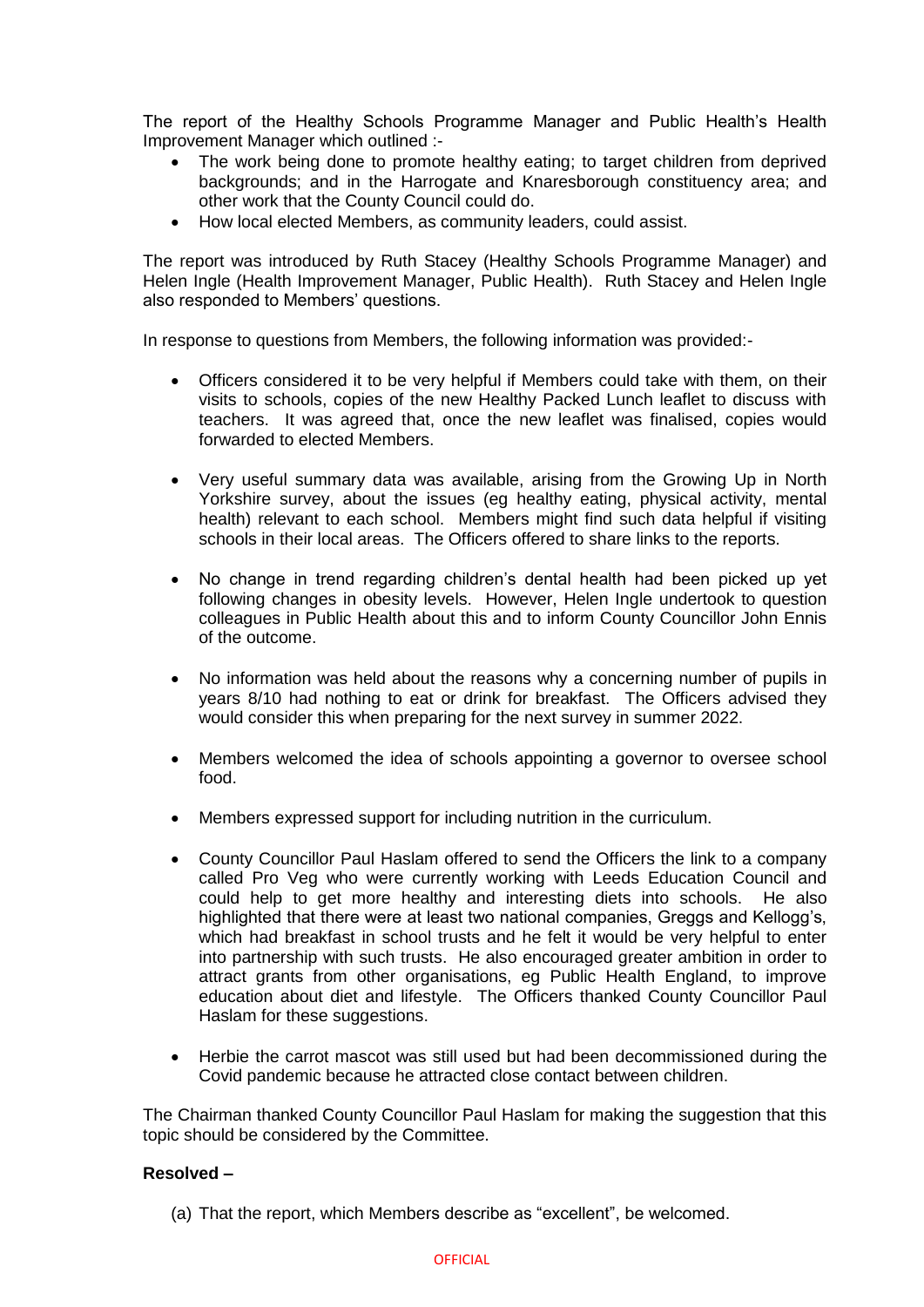- (b) That Ruth Stacey and Helen Ingle be thanked for attending this meeting.
- (c) That the suggested action which local elected Members can take, to assist the promotion of healthy eating and healthy weight, as set out in section (e) of the report, be noted.
- (d) That the relevant Executive Members be thanked, on behalf of this Committee, for all the work being done by the Public Health and Health Schools teams to improve nutrition and promote a healthy weight in children.

## **115 Receipt of Petition "Stop The Station Gateway Project and the Pedestrianisation of Harrogate's Town Centre"**

## Considered –

The petition entitled "STOP The Station Gateway Project and the Pedestrianisation of Harrogate's Town Centre". The petition included the various reasons why the petitioners wanted such action to be stopped. The petition was brought before the Committee in accordance with the County Council's Petitions Scheme.

The petition was presented at the meeting by Anna McIntee of Harrogate Residents' Association who spoke for 5 minutes.

A statement by Harrogate and District Cycle Action was read out at the meeting on their behalf. The statement advised that Harrogate and District Cycle Action strongly supported Harrogate Station Gateway Scheme.

A written report submitted to the meeting included the comments of Officers from the Business and Environmental Services Directorate concerning the content of the petition.

Members thanked Anna McIntee for her presentation and debated the petition. Points raised during Members' debate were as follows:-

- The wording of petition was considered by Members to be unfair and biased. In addition, there were factual inaccuracies within the petition and the presentation by the petition organiser, namely:-
	- The Harrogate Congestion Study public engagement was not a survey about a bypass, as claimed by the petition organiser. It was a public engagement about curing the problem with congestion in Harrogate. A relief road, or "bypass", was simply one of the options put forward. The overwhelming response, of the 15,500 persons who had responded at that time, was to call on North Yorkshire to introduce better facilities for walking and cycling and to boost public transport and that was exactly what the Harrogate Station Gateway Scheme sought to do. It represented an investment of some £11 million in a part of the Harrogate town centre which needed an uplift. The Scheme was not simply about highways changes, but included fundamental changes to improve the public realm and that area which most visitors to Harrogate, who arrived by bus and train, saw when they first stepped off their transport.
	- The petition said that the Gateway Scheme would "adversely affect everyone in Harrogate". Members advised that they personally would not be adversely affected by the Scheme. Harrogate Cycle Action felt the same, as did contributors on social media who had reacted to stories about this subject.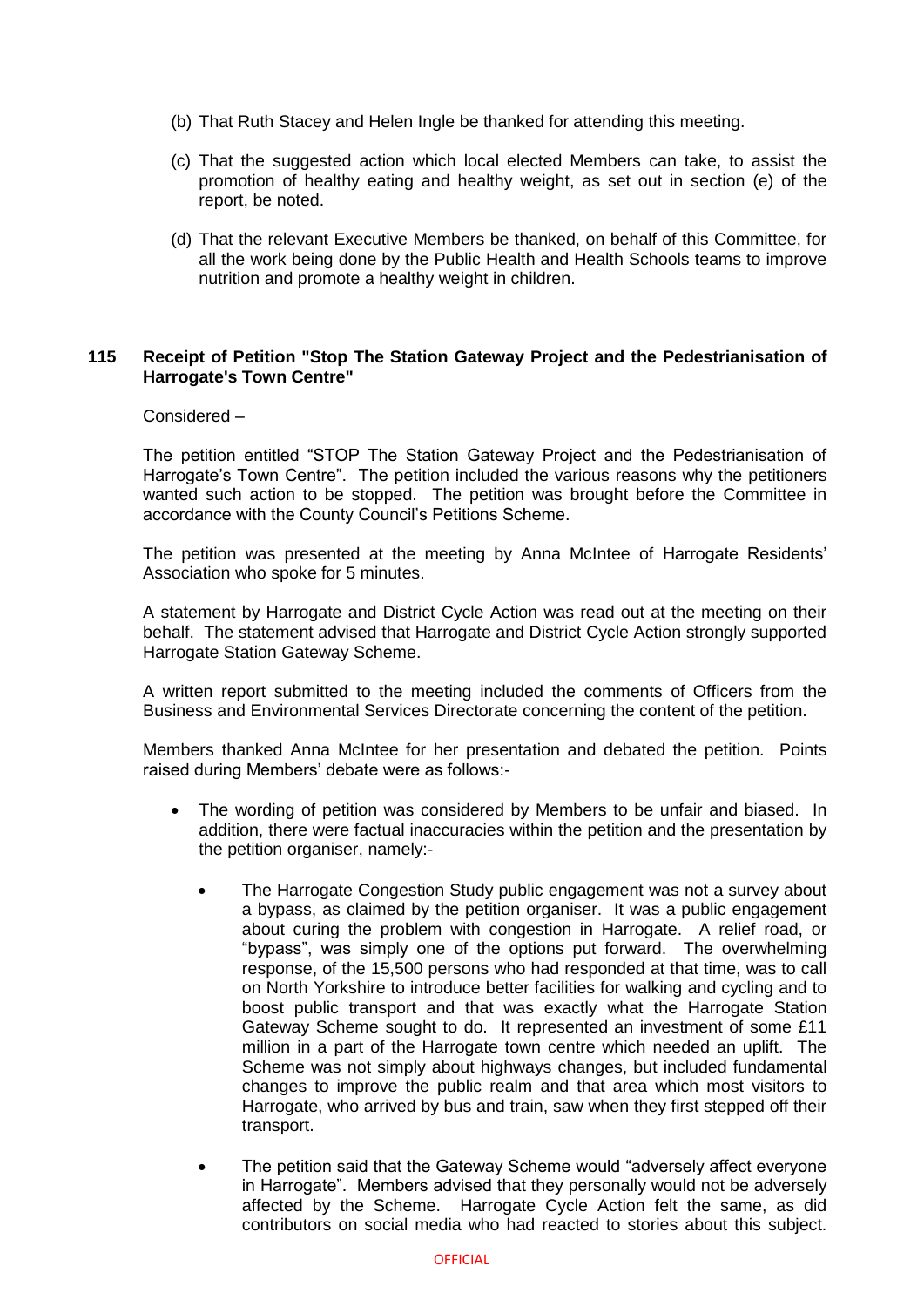Members described the phrase "adversely affect everyone in Harrogate" as "a grand sweeping statement which was demonstrably false".

- The petition stated that the Harrogate Station Gateway Scheme would pedestrianize James Street and this was untrue. Under the Scheme, there would be a partial pedestrianisation at the top portion of James Street. When asked by the Bid, 2/3rds of businesses on James Street supported partial pedestrianisation.
- The petition said that 60%-70% of visitors arrived by car. However, no one was suggesting stopping them, and statistics showed there was ample car parking in car parks to make up for the small number of spaces lost.
- The petition said that businesses would not be able to receive deliveries. Members described this as "a scare story" because only a small amount of pedestrianisation was proposed. For example, Marks and Spencer had pedestrian areas both front and back, deliveries had not been a problem, and delivery areas were marked out on the plans in the Station Gateway Scheme.
- The petition referred to the "wholesale introduction of cycle lanes". Members described this as "a great misrepresentation". Under the Gateway Scheme, there would be more and better cycle lanes. Members acknowledged that, assuming nobody stopped using their car, motorists might have to wait a few more seconds to get through town in order that buses could connect more quickly at the bus station. However, they felt that the assumption that nobody would stop using their cars was unrealistic. The Harrogate Station Gateway Scheme was about ensuring that those who wished to use a mode of transport other than the private car had an opportunity to do so. The Scheme was not about banning cars or replacing roads wholesale with cycle lanes.
- This was the second petition from the Harrogate Resident's Association to be considered by this Committee. The action requested in the first petition, which had been rejected by the Committee, had aimed to stop a Low Traffic Neighbourhood Scheme on Beech Grove. The petitioners had also opposed the Council's Active Travel Fund scheme on Oatlands Drive. As such, the petition organisers had a history of opposing any schemes which the Council brought forward which aimed to encourage people out of their motor cars and to use sustainable means of transport or to use public transport.
- 10% of the signatories to this petition lived outside North Yorkshire.
- The Harrogate Station Gateway Scheme was due to be considered by the Council's Executive on 25 January 2022 when a final decision would be made on whether to take the Scheme forward.

County Councillor Michael Harrison advised that, as a member of the Executive, he would find it very useful to know if any Harrogate Member, or any political group, was not supportive of proceeding with the Harrogate Station Gateway Scheme. In response, County Councillors Richard Cooper, Paul Haslam, Jim Clark, Cliff Trotter and John Mann each expressed full support for the Scheme. County Councillor Philip Broadbank advised that he broadly welcomed the Gateway Scheme, although there were other things that he would have liked to have been looked at eg an option of having a two-way scheme on West Park. County Councillor Richard Cooper advised that he believed that a two-way scheme on West Park was outside the parameters of what could be funded through the Transforming Cities Fund so therefore could not be part of this Scheme.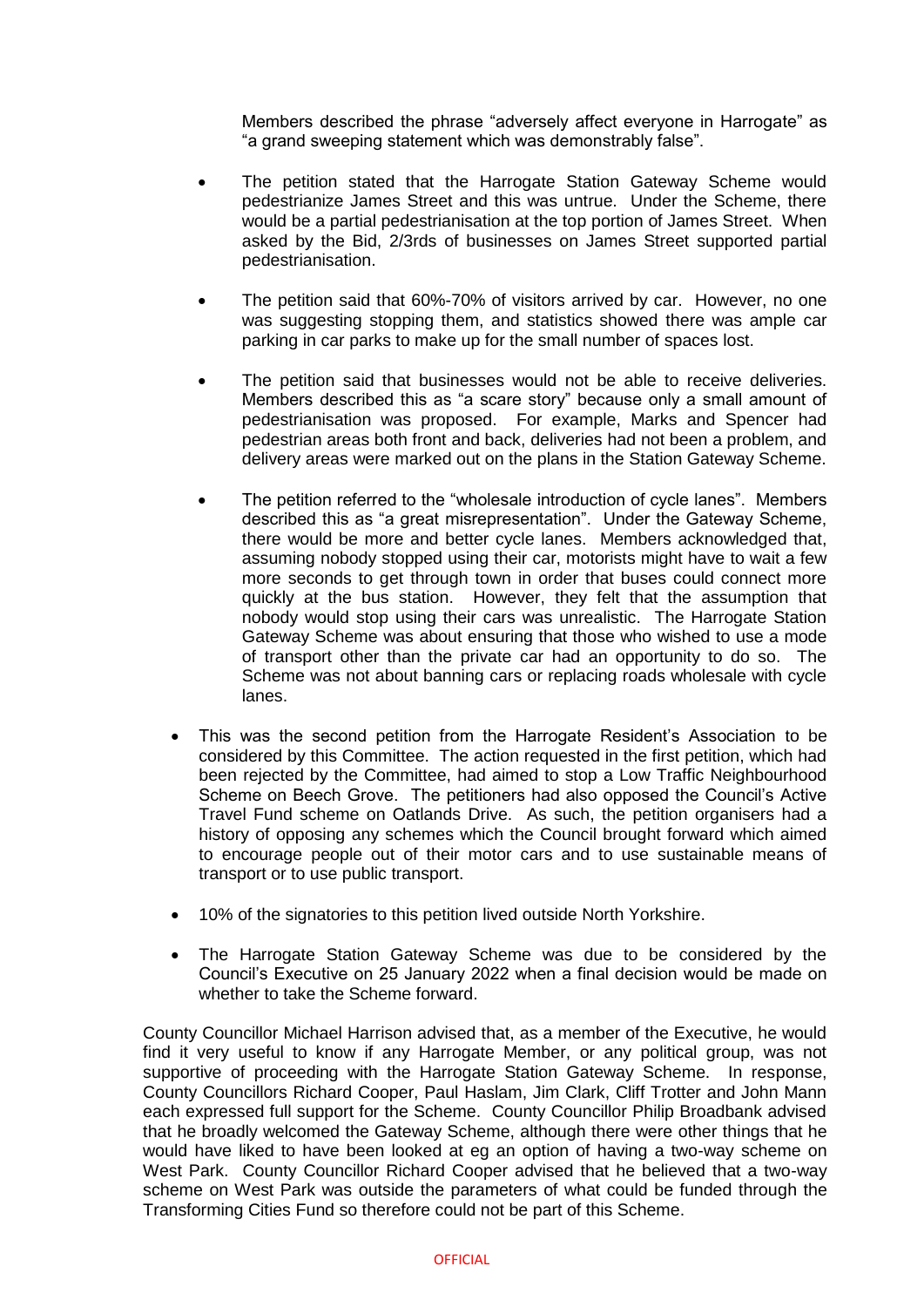# **Resolved –**

That the action requested by the petition be not taken for the reasons put forward during the debate, but this Committee requests that the petition be taken into consideration as part of the analysis of the results of the second round of consultation on the Harrogate Station Gateway proposals and before a decision is taken on implementation of the Scheme.

*Note: Immediately following consideration of this item of business, County Councillor*  John Mann left the meeting to attend another commitment. County Councillor Michael *Harrison took the chair, having been so elected at the beginning of this meeting.*

# **County Councillor Michael Harrison in the Chair**

\_\_\_\_\_\_\_\_\_\_\_\_\_\_\_\_\_\_\_\_\_\_\_\_\_\_\_\_\_\_\_\_\_\_\_\_\_\_\_\_\_\_\_\_\_\_\_\_\_\_\_\_\_\_\_\_\_\_\_\_\_\_\_\_\_\_\_

## **116 Public Questions or Statements**

There were no questions or statements from members of the public, with the exception of a statement from Harrogate and District Cycle Action which had been put to the meeting during consideration of the previous item of business.

## **117 Footway and Lighting - Kingsley Road/Bogs Lane**

## Considered –

The verbal request from County Councillor Philip Broadbank in which he asked the Committee to commission a report from Highways Officers, to include a proposal for speedy action to provide a footpath and street lighting, and how traffic signals could be realigned to improve safety, at Kingsley Road/Bogs Lane because the current situation was dangerous and needed to be resolved as a matter of urgency.

County Councillor Philip Broadbank explained that the location was within his Division and adjoined the Central Division. Over the previous three years, major developments had started around the railway bridge and many of the homes in those developments were now occupied and consequently there was an urgent need to get the footpath and highway lighting in place. He reported that Officers were aware of the issue, and there was a Section 278 agreement in place to construct a footway at the location. Some works had been undertaken, and more were due to be undertaken in the near future. However, a comprehensive approach was now needed as a matter of urgency. Over the previous few years, councillors had had discussions, meetings, and exchanged correspondence with Highway Officers. Whilst some work was planned, there was a lot to do to make this area safe for the increasing number of residents to use for walking and cycling.

Melisa Burnham (Area 6 Highways Manager) reported that the County Council had received, and responded to, correspondence from residents, councillors and the Constituency MP throughout 2021 regarding the lack of footway link on Kingsley Road. There was a planning obligation on one of the developers to design and deliver the said footway link between the Barratts development site and the railway bridge as part of a Section 278 agreement. Unfortunately, a review of the footway design had identified that the proposal put forward was not deliverable due to site constraints. North Yorkshire Highways team had reviewed alternative design options and identified that the solution required third-party land. Land negotiations had taken place and continued. In addition, Highways Officers were seeking further traffic modelling in relation to the footpath and